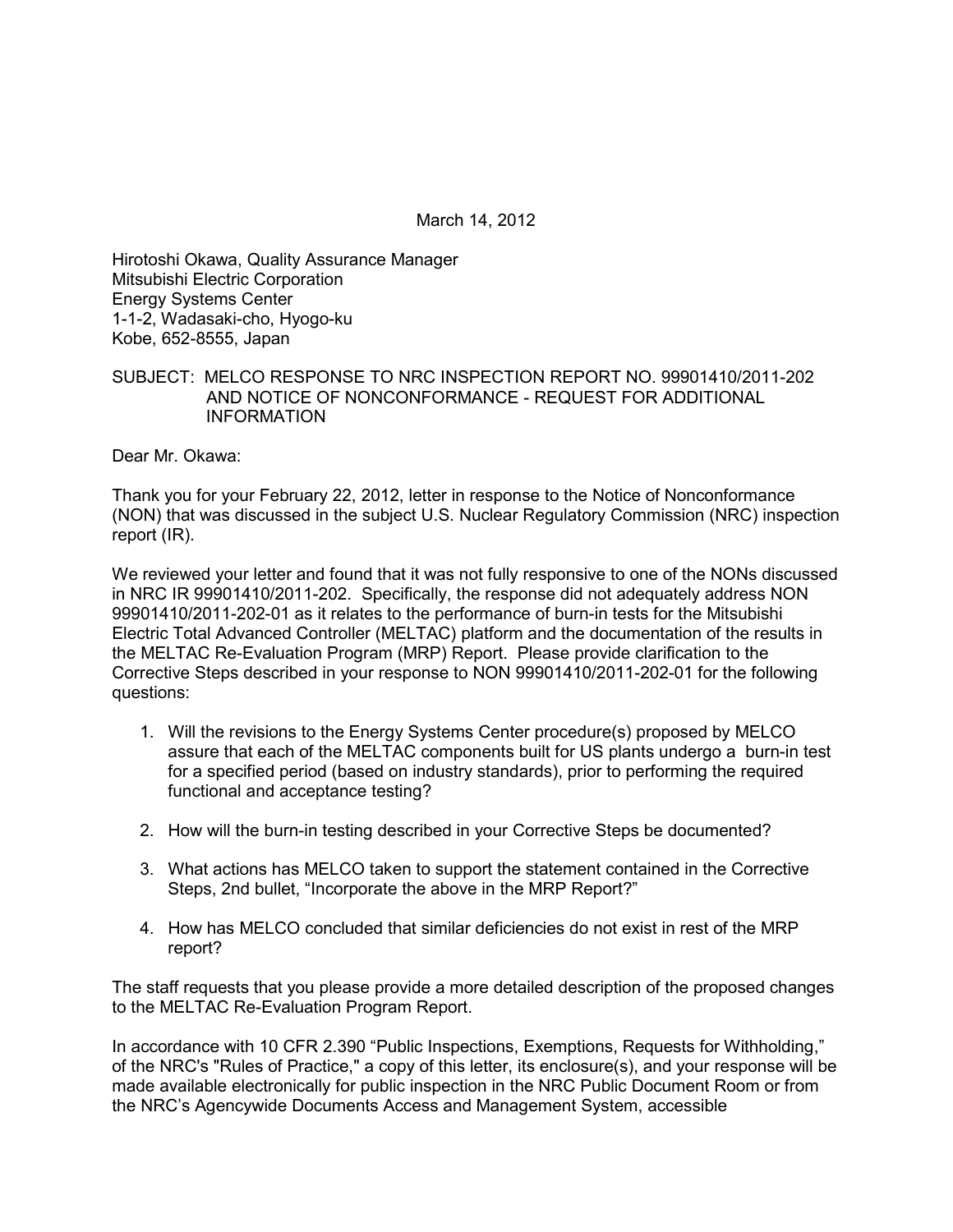#### H. Okawa  $-2$  -

from the NRC Web site at http://www.nrc.gov/reading-rm/adams.html. To the extent possible, your response should not include any personal privacy, proprietary, or safeguards information so that it can be made available to the Public without redaction. If personal privacy or proprietary information is necessary to provide an acceptable response, then please provide a bracketed copy of your response that identifies the information that should be protected and a redacted copy of your response that deletes such information. If you request that such material is withheld from public disclosure, you must specifically identify the portions of your response that you seek to have withheld and provide in detail the bases for your claim (e.g., explain why the disclosure of information will create an unwarranted invasion of personal privacy or provide the information required by 10 CFR 2.390(b) to support a request for withholding confidential commercial or financial information). If safeguards information is necessary to provide an acceptable response, please provide the level of protection described in 10 CFR 73.21 "Protection of Safeguards Information: Performance Requirements."

Please contact Mr. Richard McIntyre at (301) 415-3215 or via electronic mail at richard.mcintyre@nrc.gov, if you have any questions or need assistance regarding this matter.

Sincerely,

# */RA/*

Edward H. Roach, Chief Mechanical Vendor Branch Division of Construction Inspection and Operational Programs Office of New Reactors

Docket No.: 99901410